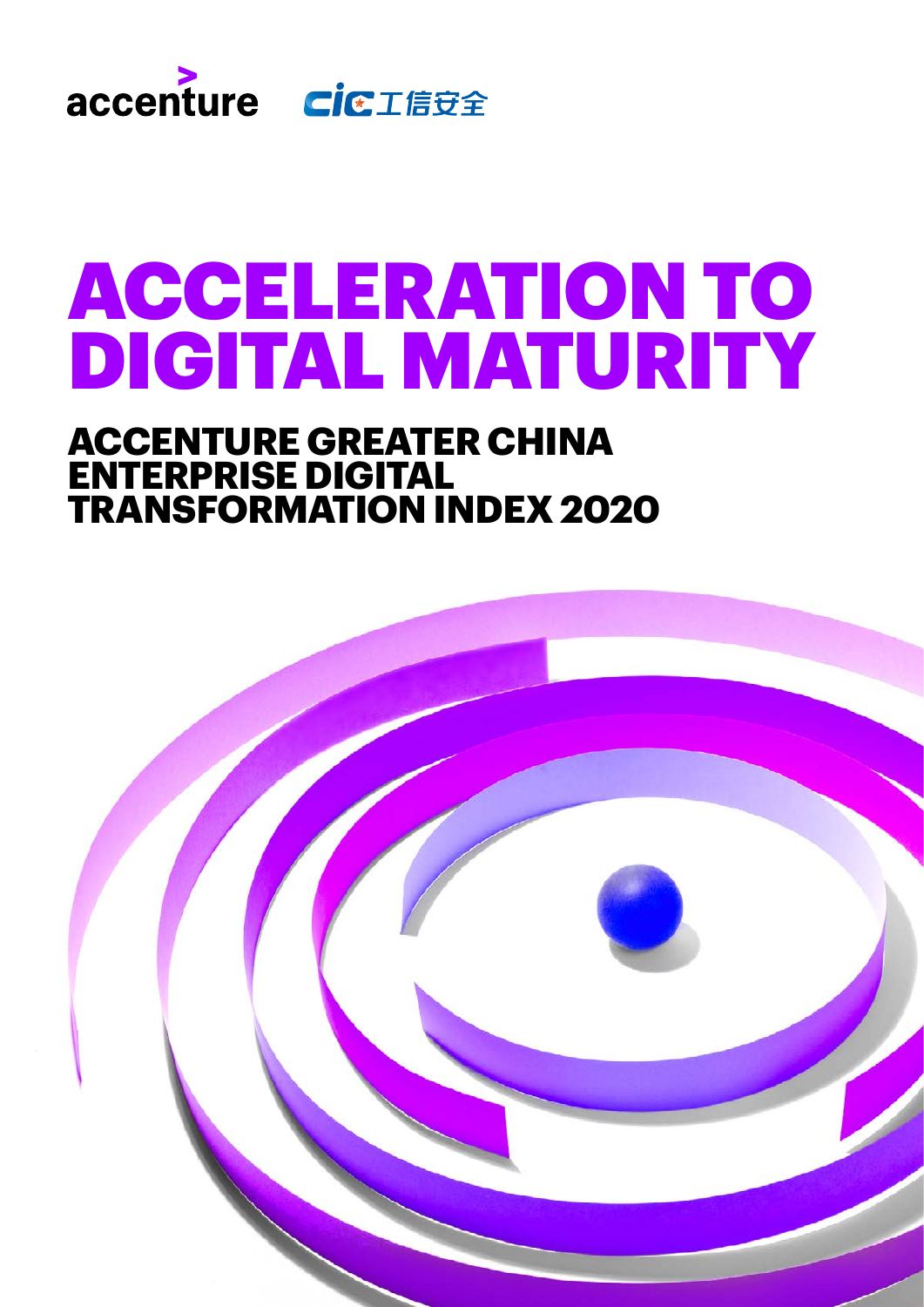## COVID-19 HAS CREATED THE NEED TO MOVE TO DIGITAL MATURITY FASTER.

The share of economic activity facilitated by digital technologies has soared throughout the world. In China, the "digital economy" accounted for 36% of GDP in 2019, up from 30% in 2016.<sup>1</sup>

Contrary to the impression made by many digitally born Chinese internet giants, many companies in traditional industries are digitally immature, and that immaturity was exposed in the pandemic. Even though many of them were able to quickly "jump" online, thanks to the apps and services provided by the internet giants, they soon realized that being able to work remotely and sell

through online channels is far from enough. They realized that, in the core functions like manufacturing, operation, and organization management, they were operating far from the digital frontier: only 39% of the companies we surveyed were using cloud services to the best efforts they could, while even fewer (28%) were using AI or RPA to improve their operation (Figure 1).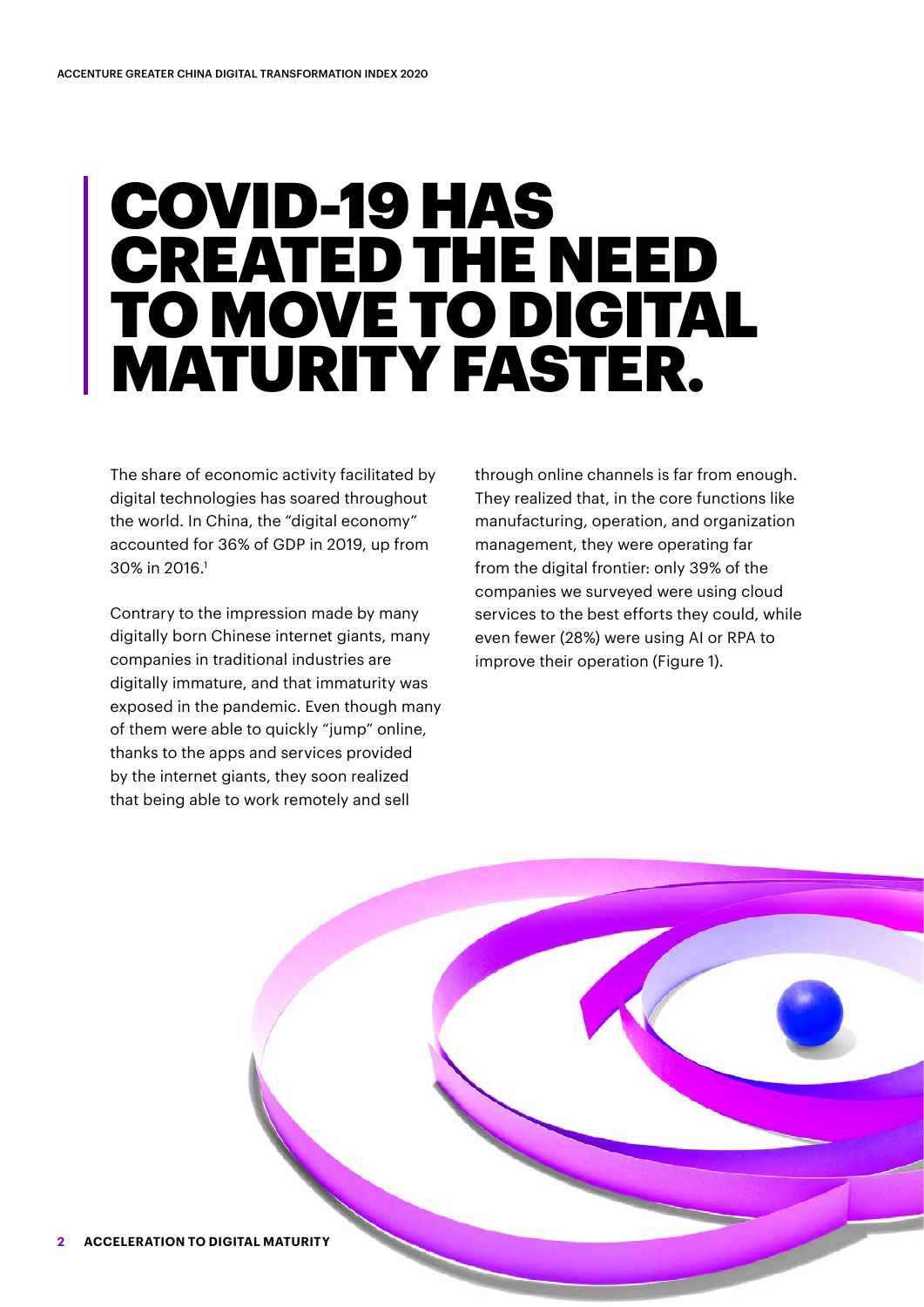

#### **Figure 1. Chinese companies operate far from the digital frontier**

Note: % of respondents saying their companies have taken all the necessary actions in the respective areas. Source: Accenture Business Continuity Measures Survey, N=123, April 2020

As companies enter an extended period of uncertainty, the digitally mature ones are going to enjoy many advantages over their less advanced peers. Among the most important are superior operational resilience and innovation agility.

But just how many Chinese companies hold the distinction of being "digitally mature"? And in what ways do they outperform their peers? The Accenture China Digital Transformation Index was developed in 2018 to track the progress of traditional industries' digital transformation in China. This is the third consecutive year that Accenture collaborated with China Industrial Control Systems Cyber Emergency Response Team (CICS-CERT) to conduct the research and we surveyed nearly 400 Chinese enterprises across nine industries.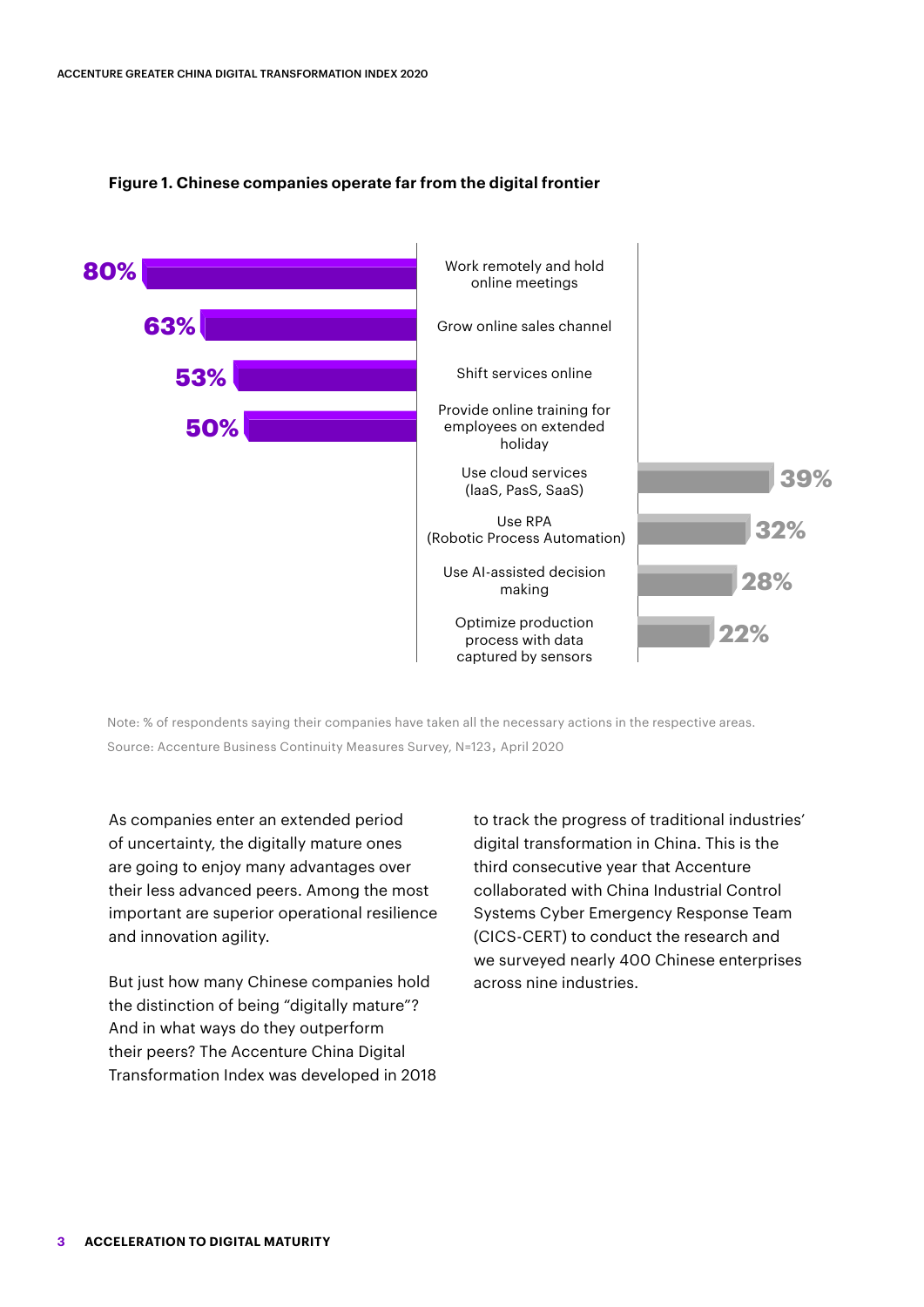## IR RESEARCH UNCOVERED A GROUP OF DIGITAL SFOR LEADERS IN CHINA

In 2020, 11% of the firms we surveyed qualified as "Digital Transformation Champions", up from 9% in 2019. These companies invest decisively in scaling up new tech-enabled businesses while driving continuous transformation of the legacy business and now derive over 50%

of their current revenues from new business activities begun in past three years. In 2020, Champions earned an average score of 77, up from 66 in 2018; meanwhile, the average score for other companies was 47, up from 35 in 2018 (Figure 2).

**Figure 2. Chinese companies made steady progress in digitalization Accenture China Digital Transformation Index (Score: 0 - 100)**



Data Source: China Industrial Control Systems Cyber Emergency Response Team (CICS-CERT); Accenture Research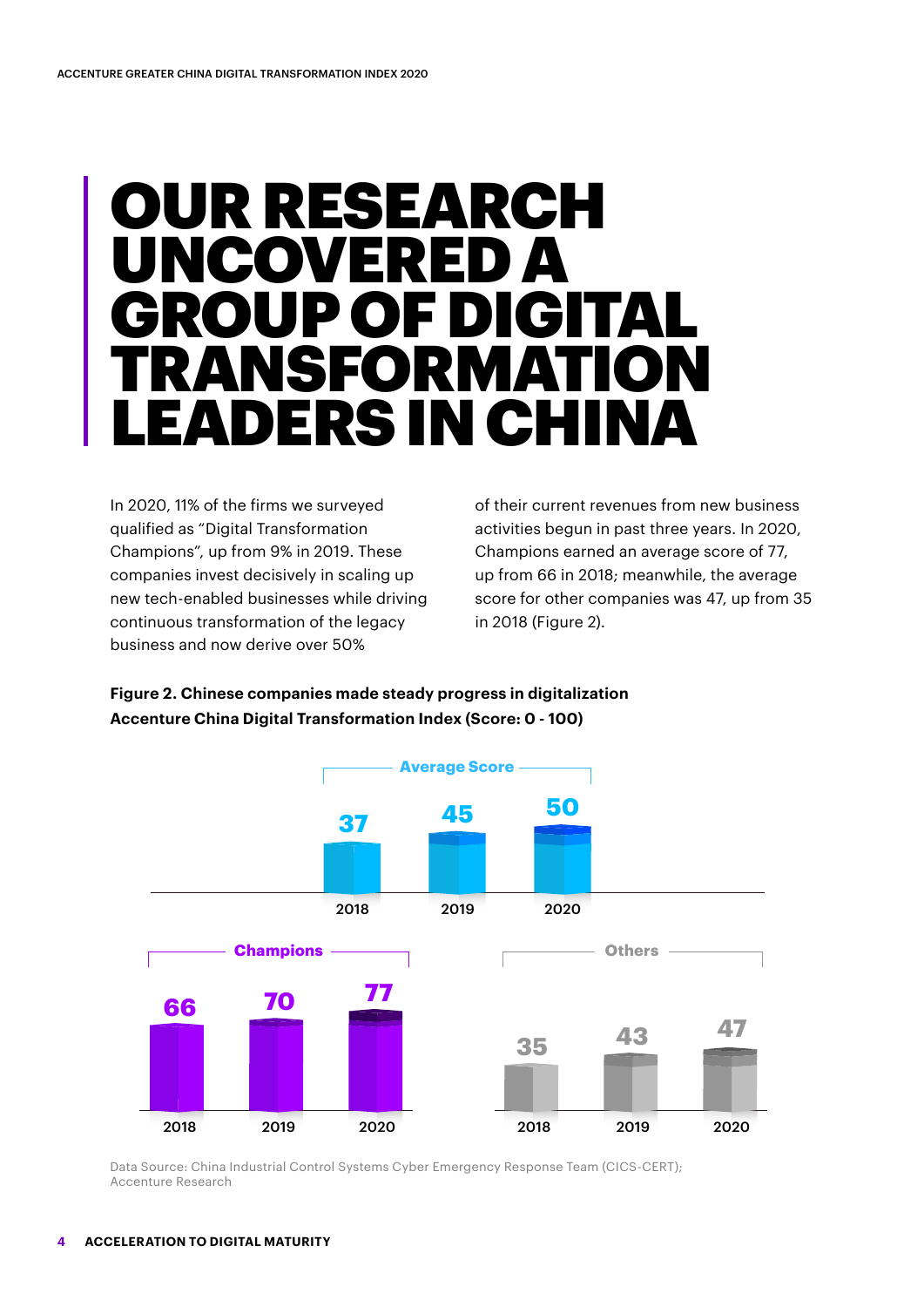The pandemic, in particular, has highlighted how being digitally mature makes companies more agile and better positioned for growth. Consider a few examples. After the virus struck, 63% of Champions returned to their pre-crisis levels of productivity within three months, compared with 47% of the other

firms we surveyed. And despite today's many headwinds, nearly three quarters (74%) of Champions expect their revenues to still grow in 2020, compared with fewer than half (49%) of other firms. In the first quarter of 2020, Champions' EBITDA was 16%, on average, 5% higher than the other companies (Figure 3).

#### **Figure 3. Champions are better positioned for growth**



Note: The EBITA refers to a comparison of listed companies in the sample.

Data Source: China Industrial Control Systems Cyber Emergency Response Team (CICS-CERT), Capital IQ, Accenture Research

Facing unprecedent pressure brought by the pandemic, both on demand and supply, companies face a dilemma. While they are fully aware of the necessity of digital transformation to their survival in the post-COVID world, their cash flow is constrained

more than ever. As a result, executives we surveyed would like to adopt a more pragmatic approach when taking on future digitalization projects, and 85% of them expected to see returns on their digital investment within 12 months.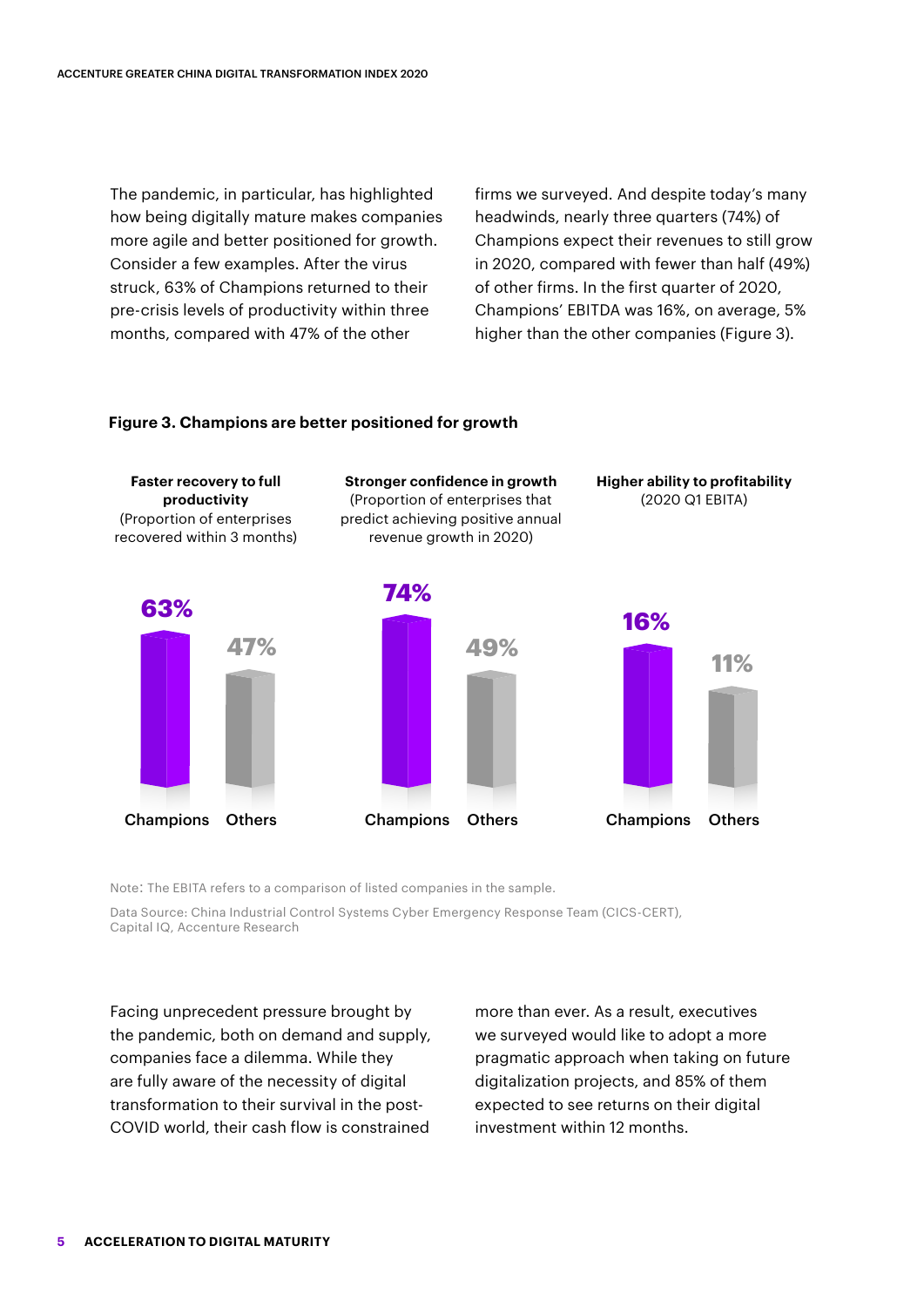## W CAN COMPANIES SAFELY ACCELERATE THEIR EVOLUTION TO A HIGHLY COMPETITIVE LEVEL OF DIGITAL MATURITY?

If the benefits of digital maturity are evident, achieving it is less straightforward. By analysing and synchronizing the Champions' best practices, we suggest that companies should prioritize six areas for improvement (Figure 4).

#### **Figure 4. Champions enjoy advantages in six areas**



Data Source: China Industrial Control Systems Cyber Emergency Response Team (CICS-CERT); Accenture Research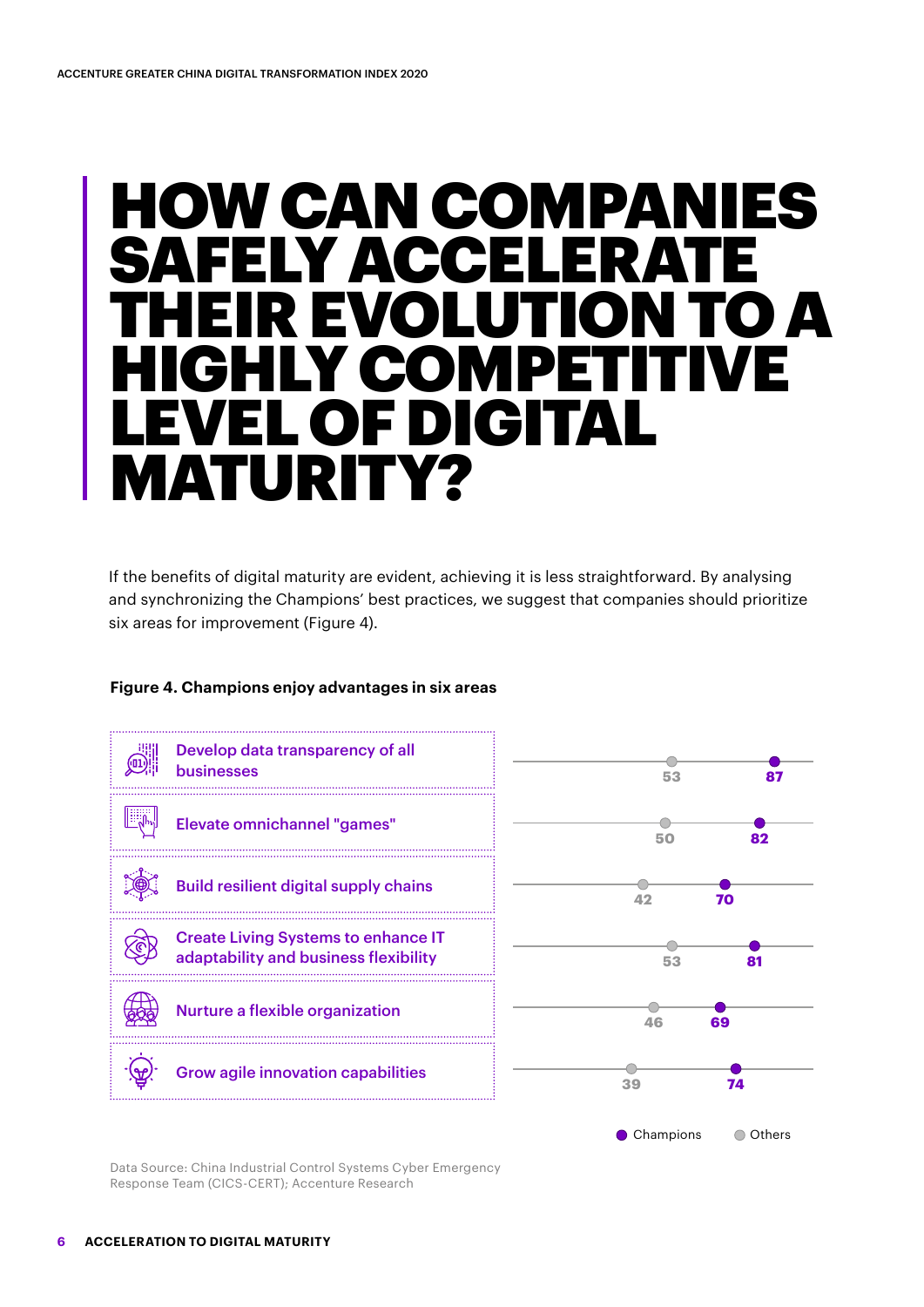

The first area requires **developing data transparency of all businesses**. Companies that do well in this category have managers who are well informed of what's happening both inside and outside their enterprises. These are companies that rely extensively on real-time data analysis and have the IT tools that enable "intelligent" decision-making (i.e., assisted by AI). And they're companies that constantly stay ahead of the curve, by reacting proactively to trends and events. In 2020, Champions earned an average score of 87 for end-to-end data transparency, while other firms averaged a 53.

LBX Pharmacy is a company that excels in this area.<sup>2</sup> To predict market demand, it deploys intelligent decision-making platforms. To move products efficiently around China, it also feeds sales data to warehouse-sorting robots, to suppliers' inventories, and to its transport operations, allowing LBX Pharmacy to efficiently operate over 5,000 stores across the country.



The second area involves the need for companies to **elevate their omnichannel "games"**. This means shifting from a focus on creating business value to creating a great customer experience, seeking customers' feedback early and often, designing offerings that solve customers' problems, and digitizing the various channels through which a business connects with customers. Here, Champions earned an average score of 82, while other firms averaged a 50.

Peacebird is a firm that has had success applying its Udesk system—which incorporates data analytics, AI robots, and ServiceGo remote operations across its various channels. By doing so, the fashion retailer shapes its product-design processes around shoppers' preferences.3 This system helps Peacebird build a closer relationship with consumers. Also, the data-driven, user-centric system reduced the replenishment lead time to 10-14 days from 30+ days, meeting the needs of various channels.4 At the end of 2019, the number of its offline stores rose to 4,496 and the omnichannel revenue reached 7.9 billion Yuan.<sup>5</sup> Even during the pandemic, in the first half of 2020, revenue of Peacebird increased by 3.11% year-on-year, reaching 3.2 billion Yuan.6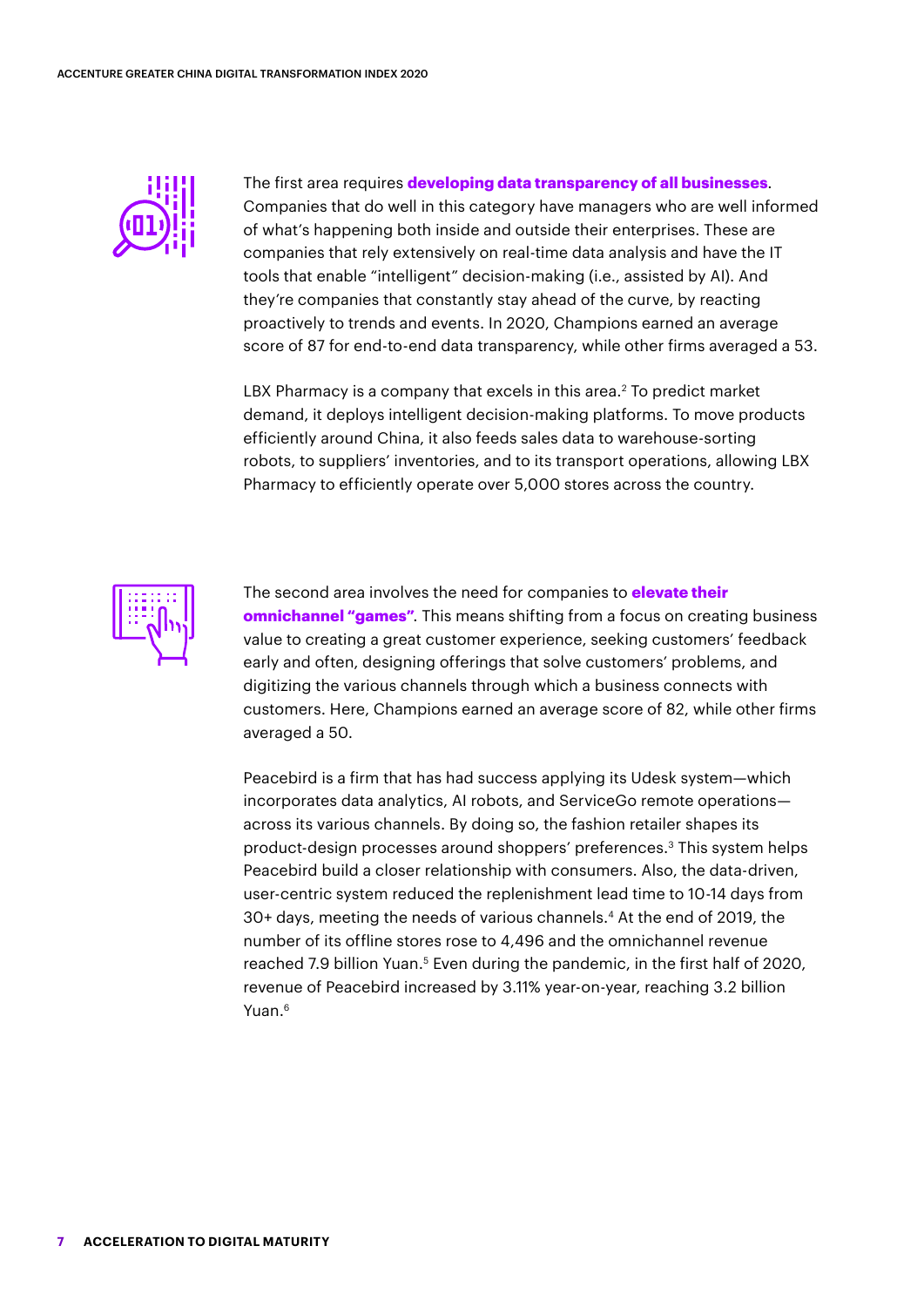

The third area of need involves **building resilient digital supply chains**. This means creating data-architecture capabilities and processes, to analyze data in real-time. And it requires creating data synergies with upstream and downstream companies, to better adapt to changing market dynamics. In this area, Champions earned an average score of 70, while other firms averaged a 42.

The supply chain management system of Sinopharm Group, a pharmaceutical firm, is a model of effective demand forecasting, distributed inbound and outbound strategy, and automatic replenishment.7 The company's management system also integrates resources across its entire supply chain, which facilitates information sharing, transparent monitoring, and efficient scheduling.<sup>8</sup> Through this integrated supply chain management system, Sinopharm operates over 100,000 pharmacies and clinics, as well as more than 10,000 hospitals. The system reduces the lead time of long-distance transportation, and lowers logistics costs at the same time. Its pharmaceutical distribution business now accounts for nearly 80% of the market share. Meanwhile, its operating income in 2019 was 425 billion Yuan, and it's expected to exceed 500 billion by the end of 2020.



The fourth area of need involves **creating Living Systems to enhance IT adaptability and business flexibility**. This means deploying cloud-based systems that can learn and adapt. It requires thorough long-term digital planning, to ensure that technologies complement each other. And it necessitates freeing up space for innovation and new partnerships, as well as removing obstacles to business development. Here, Champions earned an average score of 81, while other firms averaged a 53.

Proya Cosmetics, for instance, has excelled in creating a future-ready system to improve its distribution channels and enhance its brand and management, and in using its platform in innovative ways. Proya is also applying AI, Big Data, and other advanced technologies to its integrated information platform, to support multi-channel, multi-model and multi-brand development.<sup>9</sup> Since January 2020, the company's share price has risen by more than 30%. Through this platform, Proya's internal management expense ratio was 6.25% in 2019, which was a decrease of 1.01% from the previous year. In the first half of 2020, operating income of Proya was 1.384 billion Yuan, a year-on-year increase of 4.26%, compared with industry growth of 3.5%.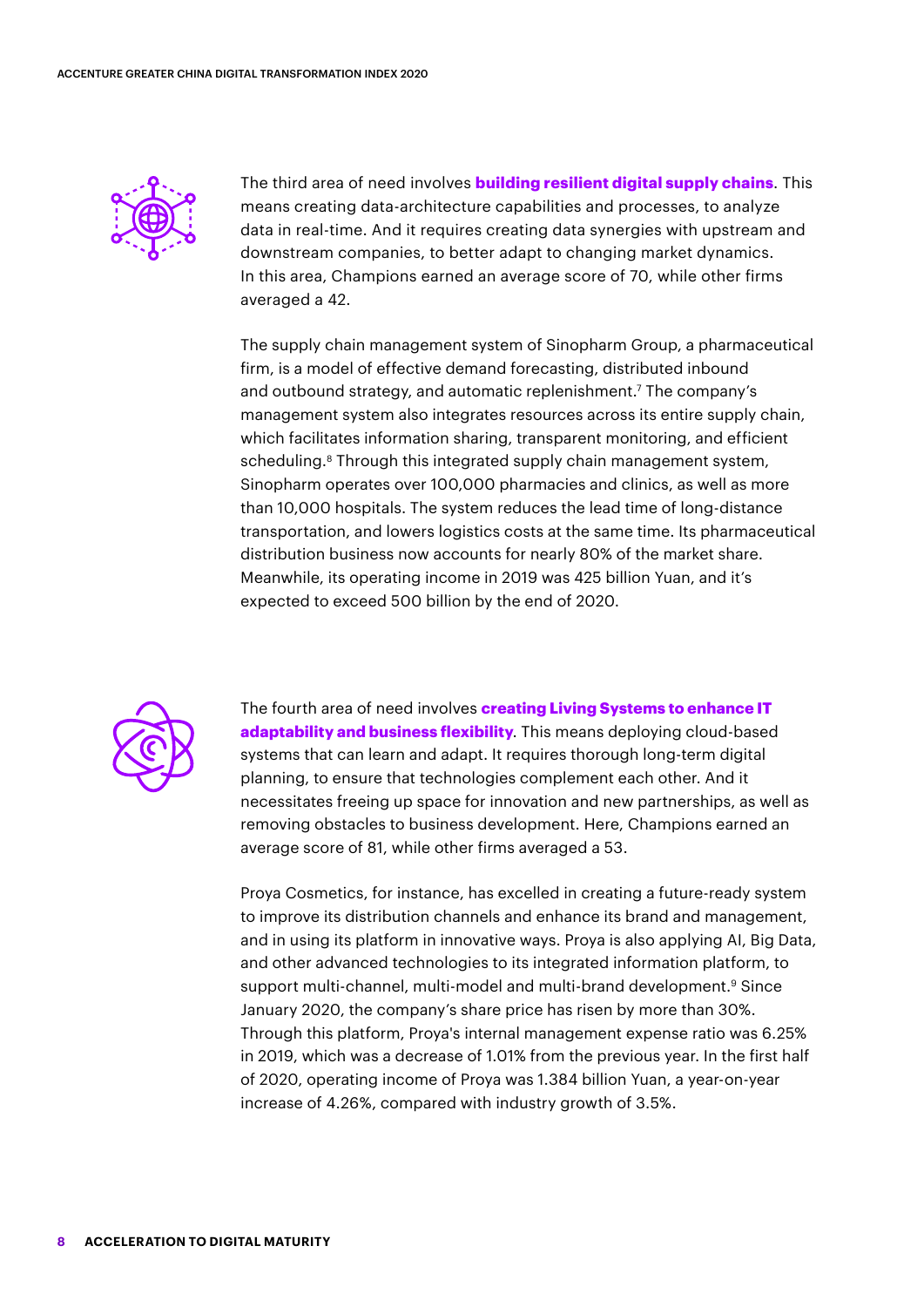

The fifth area of need involves **nurturing a flexible organization**. This means crafting human resources' capabilities that provide companies with the talent to execute their business strategies. And it requires replacing hierarchical managerial methods with flatter organizational cultures that encourage employees to express their views. In this area, Champions earned an average score of 69, while other firms averaged a 46.

In June, for example, Hema Fresh, Alibaba's online food-delivery service, teamed up with some traditional catering companies to launch an "employeesharing" program. The platform matches furloughed employees with partnering companies that are short of staff.10 As of the end of July, Hema Fresh has accepted more than 5,000 shared employees from more than 40 companies, which not only solves the shortage of delivery personnel, but also reduces the cost of idle employees for partnering companies.



The sixth area of need involves **growing agile innovation capabilities**. This means pursuing a more pragmatic attitude to innovation, such as by releasing product upgrades and tweaking product portfolios faster. It requires embracing "open innovation", by seeking the inputs of different stakeholders. And it necessitates setting up internal venture-capital units, to help spur innovation. Here, Champions earned an average score of 74, while other firms averaged a 39.

To better meet customers' needs, Haier Smart Home incorporated AI network devices, voice terminals, and Big Data analytics into designing its apps and smart products. During the epidemic, Haier was praised for quickly incubating the insights of consumer needs into innovative products or services. Until now, Haier has continued innovating at a dizzying pace, launching 19 phone apps related to disinfection and sterilization. Customers can download and use the apps to update their smart washers/dryers/dish washers with these newly added functions. As of 2020, Haier has more than 3,800 interface teams, which create more than 220 innovation projects each year.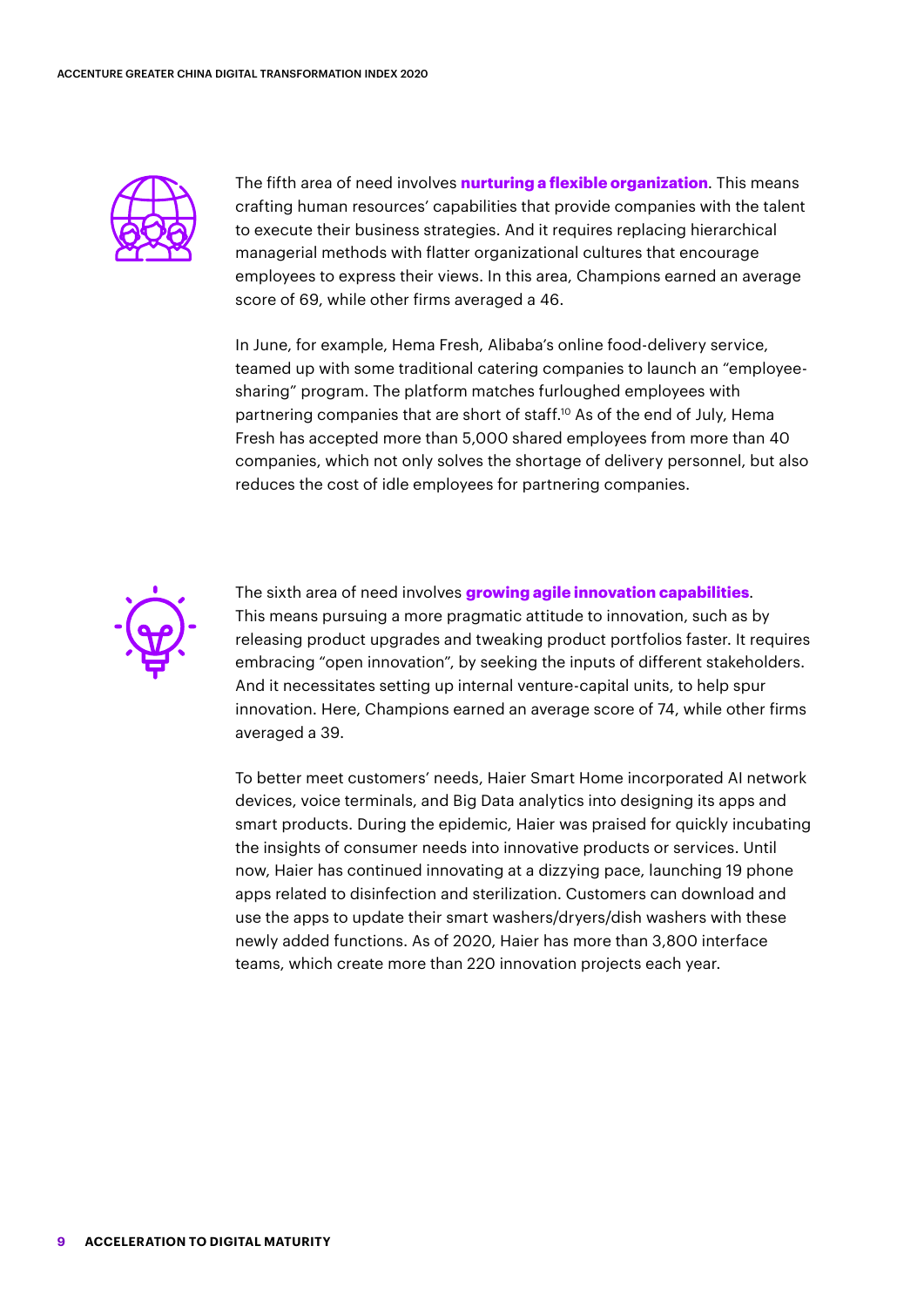**When COVID-19 struck China, the country's Digital Transformation Champions were better prepared than their peers to handle the challenge. This should not have come as a surprise— Champions had been building up their advantage over rivals, in operational resilience, for years. The resilience in turn better positioned them to innovate and meet the emerging needs.** 

**For today's digital laggards, there is still time to catch up. But the clock is ticking.**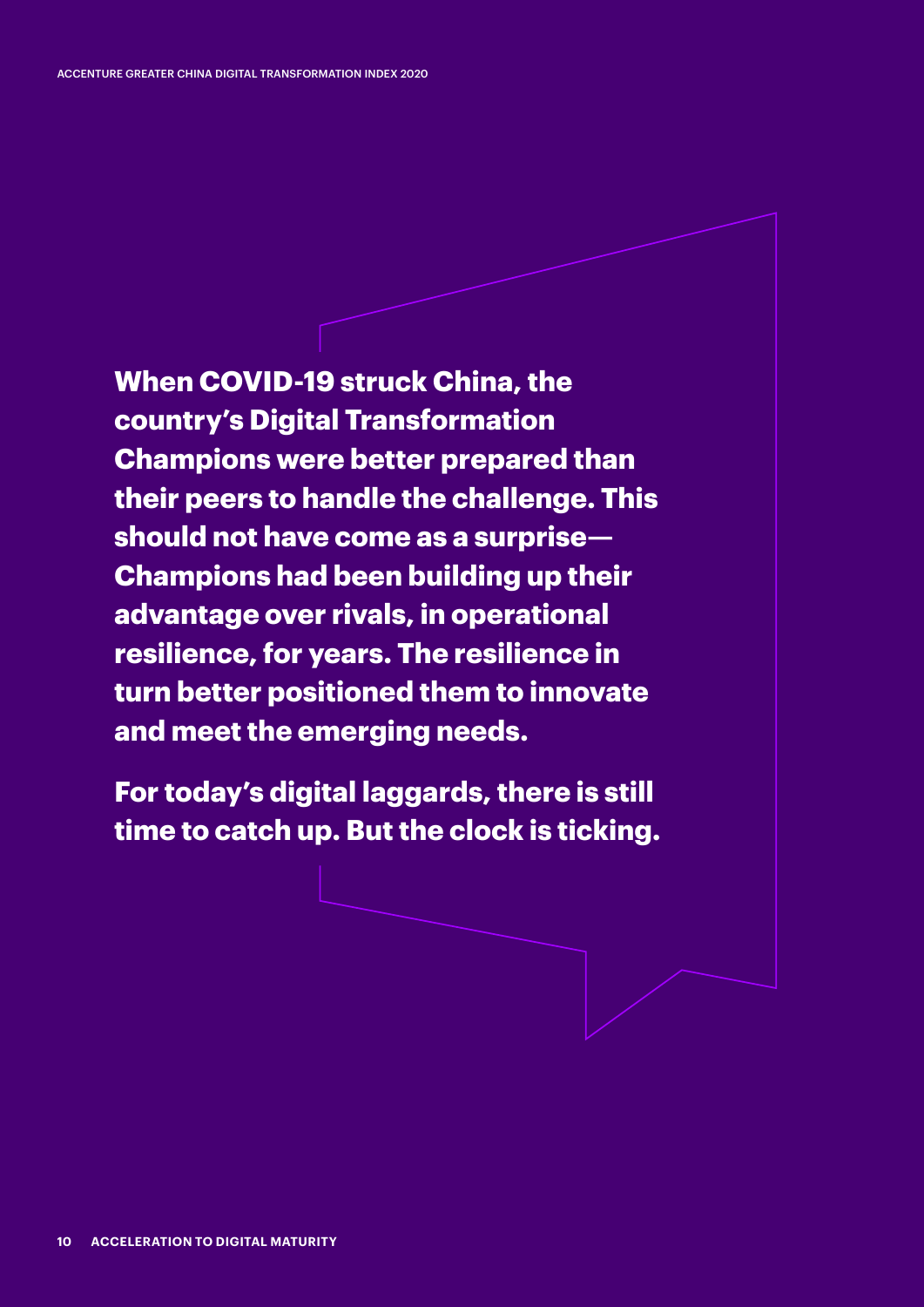ACCENTURE GREATER CHINA DIGITAL TRANSFORMATION INDEX 2020



## ABOUT THE RESEARCH

We launched the Accenture China Digital Transformation Index research in 2018. This legacy research is conducted in cooperation with China Industrial Control Systems Cyber Emergency Response Team (CICS-CERT).

Through survey and executive interviews, and financial and text analysis on publicly available data, a comprehensive evaluation was conducted on the digital transformation of Chinese enterprises. The research covers nine industries, including electronic components and materials, electronic high-tech manufacturing, chemicals/building materials, automotive and engineering machinery, medical and pharmaceutical, fast-moving consumer goods, logistics and aviation, traditional retail, and metallurgy.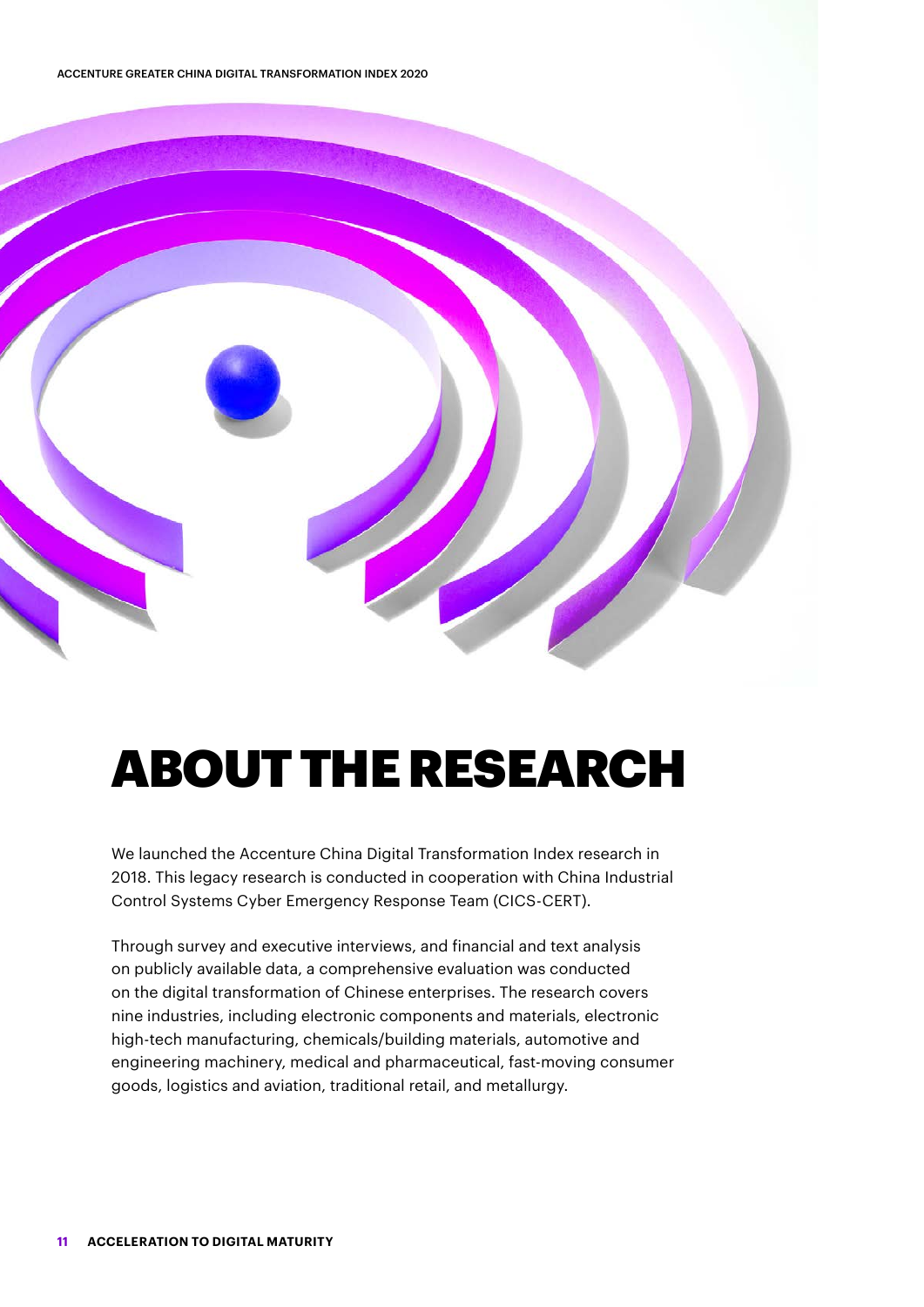### STEERING COMMITTEE

Member of Accenture Global Management Committee, Chairman, Accenture Greater China Wei Zhu

Researcher, Deputy Director, CICS-CERT Zhiqiang Hao

### ACCENTURE TEAM

| Serena Qiu         | Thought Leadership Research Senior Principal, Accenture Research |
|--------------------|------------------------------------------------------------------|
| <b>Yuelong Fan</b> | Senior Director, Marketing & Communications, Accenture           |
| Ling Deng          | Research Manager, Accenture Research                             |
| Han Song           | Thought Leadership Research Senior Analyst, Accenture Research   |
| <b>Taylor Guo</b>  | Thought Leadership Research Senior Principal, Accenture Research |
| Freda Tong         | Research Manager, Accenture Research                             |
| Shan He            | Research Associate Manager, Accenture Research                   |
| Elizabeth Liu      | Research Specialist, Accenture Research                          |

### CHINA INDUSTRIAL CONTROL SYSTEMS' CYBER EMERGENCY RESPONSE TEAM (CICS-CERT)

| Xiaobin Lei | Director, Institute of Informatization, CICS-CERT; Secretary General, |
|-------------|-----------------------------------------------------------------------|
|             | Internet+ Development Association of China                            |
| Dongyan Ma  | Deputy Director, Institute of Informatization, CICS-CERT              |
| Dan Wang    | Engineer, Institute of Informatization, CICS-CERT                     |
| Yuhan Fu    | Engineer, Institute of Informatization, CICS-CERT                     |

#### ACKNOWLEDGEMENTS (IN ALPHABETICAL ORDER OF SURNAME)

Paul Barbagallo, Xuyu Chen, Jiaxing Cui, Allison Fan, Bingmei He, Jin Jia, Charlie Jiang, Ashley Jiang, David Kimble, Duan Li, Liwei Li, David Light, Ted Liu, Paul Nunes, Diana Ren, Philippe Roussiere, Xinlin Wang, Bessie Wo, Bob Zhai, Alice Zhang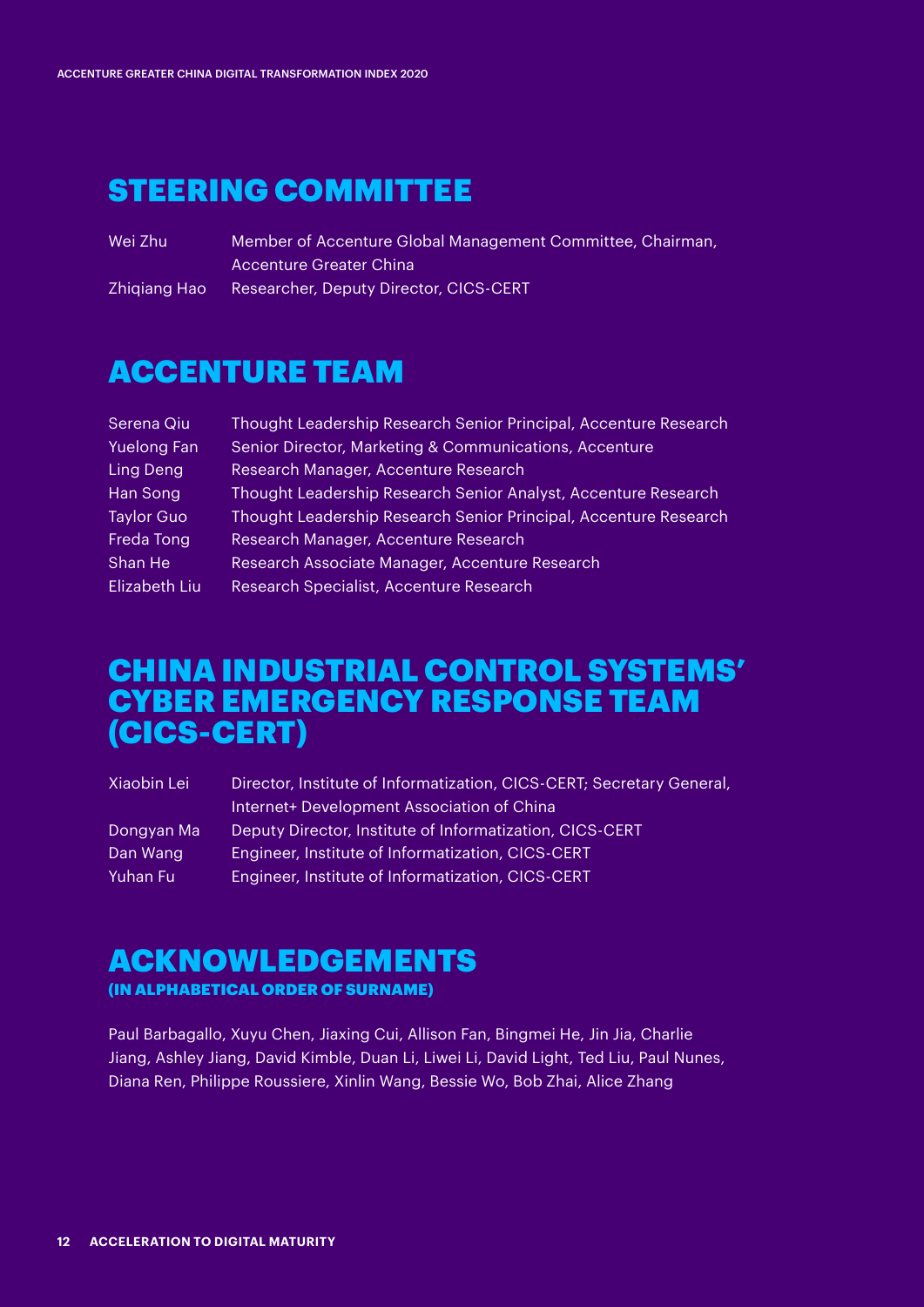### REFERENCE

- **1** China Academy of Information and Communications Technology.
- **2** "Help medical logistics say goodbye to manual labour: a smart warehouse", Rednet, December 2019
- **3** "Omni-channel strategy: insights into the market ambitions of Peacebird", Customer Care & Management World, August 2019
- **4** Data enabling, Peacebird achieves a leap with full channel operation, Ali Research, August 2019
- **5** Peacebird has launched more than 30 co-branded series, with revenue of 7.928 billion yuan in 2019, 21st Century Business Herald, April 2020
- **6** Peacebird welcomed its best "second quarter" in five years, Tencent News, August 2020
- **7** "Digital transformation is driving consumption upgrades", Sohu News, December 2019
- **8** "Sinopharm Group creates 'SAVE' supply chain management cloud platform Situation Exchange Session No.5", Department of Market Supervision in Ministry of Commerce, September 2016
- **9** "FSSC Cases During the Pandemic Case 2: Proya's digital transformation ahead of the pandemic", Tencent News, April 2020
- **10** "Hema launches Shared Employee Platform, and Jumei Jiedian' order volume rebounded...'Sharing Economy+' re-emerges", IT Home, July 2020.